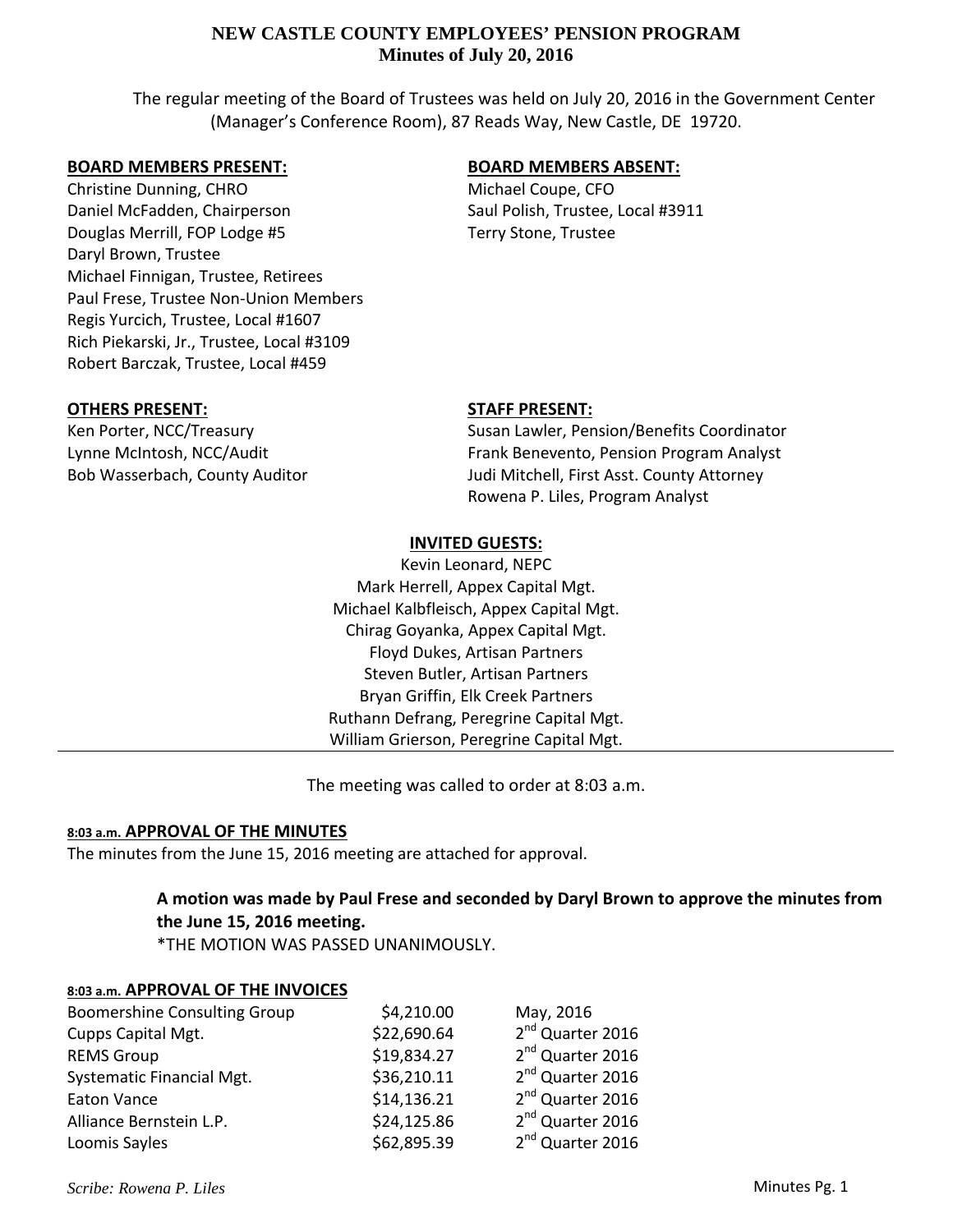### **APPROVAL OF THE INVOICES (Cont'd)**

**A motion was made by Mike Finnigan and seconded by Doug Merrill to approve the payment of invoices.**

\*THE MOTION WAS PASSED UNANIMOUSLY.

### **8:04 a.m. COORDINATOR'S REPORT by Susan Lawler**

Gross Payroll and Employer Contributions for the month of June 30, 2016.

### **8:05 a.m. PREAUTHORIZED ITEMS APPROVED BY PENSION BOARD**

 $\dots$  PBI Death Audit Invoice for \$565.00 – This is strictly for informational purposes only. It is an indication that we are going with a second year with PBI the death audit company. They daily evaluates our database against death reports nationwide.

Dan – *Can I ask a question about that?*

Susan ‐ *Sure.*

Dan – *How has that service been and are you guys satisfied with that?*

Susan  $-1$  think we have been. We repeatedly get emails that say they have a hit. PBI indicated that the business *as it is with privacy rules nationwide is more and more difficult.*

Dan – I've been told that the success rate for these services like PBI is a lot less effective today than it used to be. *So I was just curious as to whether PBI was still providing us that type of service.*

Susan - We are still getting hits. Ro I don't know whether you would agree that we are not getting any hits that we may not be already aware of, at this point, but that's not to say that won't happen in the future.

Dan – *So it's typically confirmation of something that you already know?*

Susan – Yes. So that just means we've been informed by the family or we have access to the same obits. Ro looks at the obituaries and I look at the obituaries and even though we have 1,500 retirees you recognize names over *time. At least it is confirming in that sense.*

Dan – *If we've overpaid somebody, what is the process there and how does that work?*

Susan – It's varied over time. It's obviously a recovery which we would have to send a letter to the family indicated an overpayments been made and sometimes it's happened over a long period of time and there is negotiation other times it's a shorter time and the family writes us a check or we make an adjustment to the *death benefit.*

Doug – *Under that circumstance do you suspend their spousal benefit until that money is paid back?* Susan – Absolutely, you are basically using ongoing spousal benefits to offset what you are not getting back.

### **8:08 a.m. APPROVAL OF THE APPLICATIONS FOR BENEFITS**

| <b>Service Retirements</b> |            |               |               |
|----------------------------|------------|---------------|---------------|
| Jeffrey M. Foraker         | \$1,681.44 | July 2, 2016  | RetGen        |
| Michael Croson             | \$180.00   | April 7, 2016 | <b>SCGPen</b> |
| Robert Abbott              | \$4,870.61 | July 16, 2016 | RetPol        |
| Janice Everingham          | \$1,185.43 | July 2, 2016  | RetGen        |
| Richard W. Saltsman        | \$2,673.08 | July 9, 2016  | RetGen        |
| Garry Caulk                | \$2,351.25 | July 16, 2016 | PenPln        |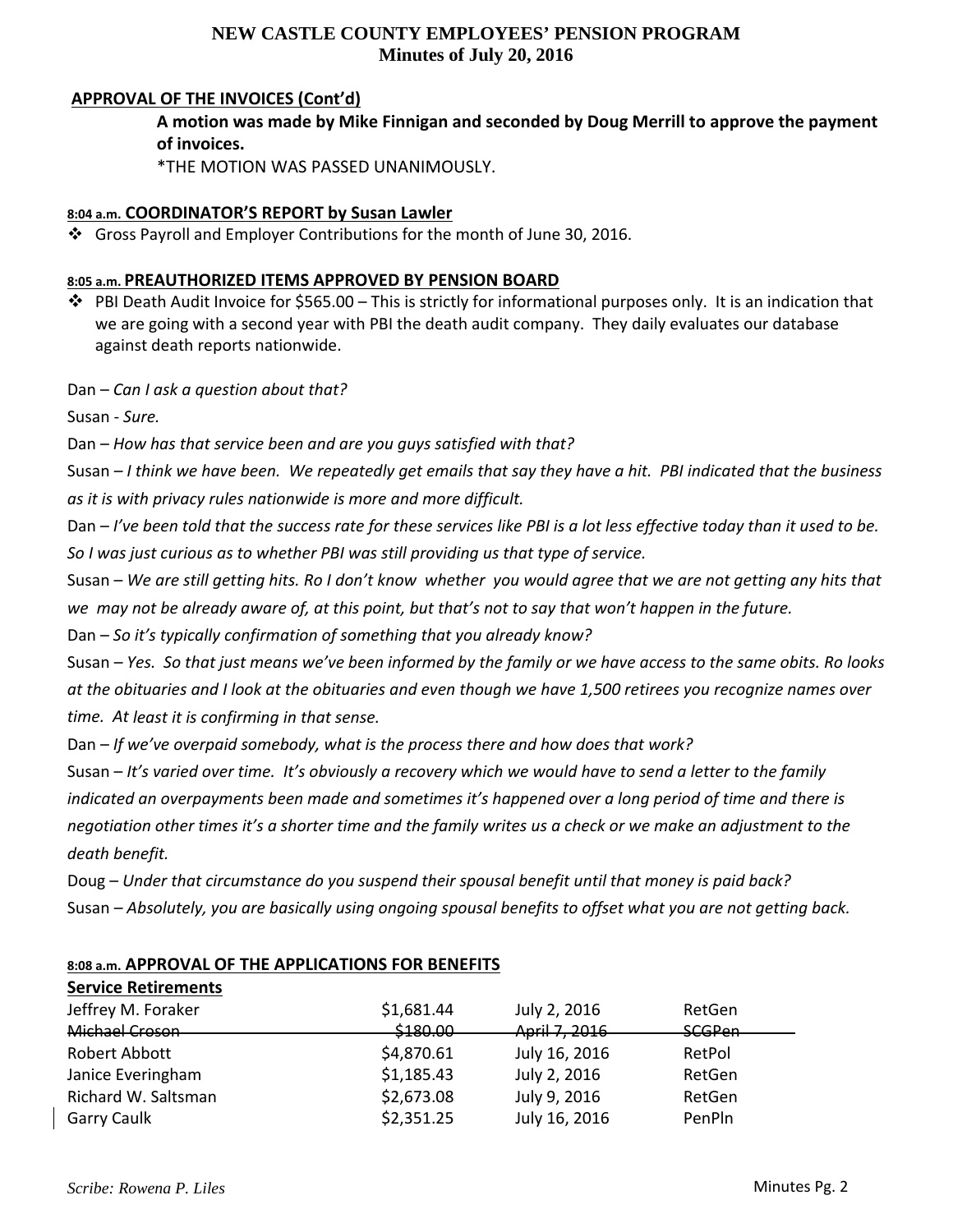## **APPROVAL OF THE APPLICATIONS FOR BENEFITS (Cont'd)**

Susan – Two notes in the applications for benefits. 1) Mr. Croson we are withdrawing the application he is deceased. That will be processed as a Death Benefit and 2) Mr. Abbott's application was previously approved at last month's Board meeting. Mr. Abbot signed an application without taking note of the date he was claiming to be retired; which is not, in fact, the day he wanted to retire. We are asking for a re-approval with a new date *and no new amount from June 6th to July 17th.* 

> **A motion was made by Mike Finnigan and seconded by Daryl Brown to approve the service retirements.**

\*THE MOTION WAS PASSED UNANIMOUSLY.

#### **8:09 a.m. APPROVAL OF THE LUMP SUM BENEFITS**

| Stephen Stoprya (Rose Stopyra)        | \$1.379.14 |              | RetGen |
|---------------------------------------|------------|--------------|--------|
| Daniel Bacon (Virginia Crow)          | \$2,084.54 |              | RetGen |
| Mark Olazagasti (Marjorie Olazagasti) | \$3,821.31 |              | RetGen |
| <b>SURVIVOR BENEFIT</b>               |            |              |        |
| Bruce Keller (Patricia Keller)        | \$1,491.85 | July 1, 2016 | RetGen |

Susan - This is not a Lump Sum Benefit as indicated on the agenda. It is an ongoing Survivor entitlement.

| <b>REFUND BENEFITS</b> |             |               |
|------------------------|-------------|---------------|
| Paula Gonce            | \$540.00    | <b>SCGPen</b> |
| Sharon Landry          | \$3,191.41  | <b>CPGen</b>  |
| Mark C. Irwin          | \$14,201.13 | RetGen        |

# **A motion was made by Paul Frese and seconded by Mike Finnigan to approve the lump sum benefits.**

\*THE MOTION WAS PASSED UNANIMOUSLY.

### **8:10 a.m. OLD BUSINESS**

 Update –Pension Section staffing (Susan Lawler) – *We are still in kind of the table process here. We are* continuing to attempt to research what industry wide is the appropriate staffing level of the size we serve *both on an active basis and retiree basis. We will continue to leave that tabled.*

Dan *– Do you have an open request out there for positions?*

Susan – Yes, but we want to be able to make sure the Board is comfortable that there is a necessity because the *funding for staffing to the Benefits Unit comes primarily from the Pension Trust funds.*

### **8:11 a.m. NEW BUSINESS**

 Review the Preliminary Investment Performance "Flash" report for the period ending June 30, 2016 – *Kevin distributed copies of the Preliminary Investment Performance Report for June 30, 2016 for review and discussion.*